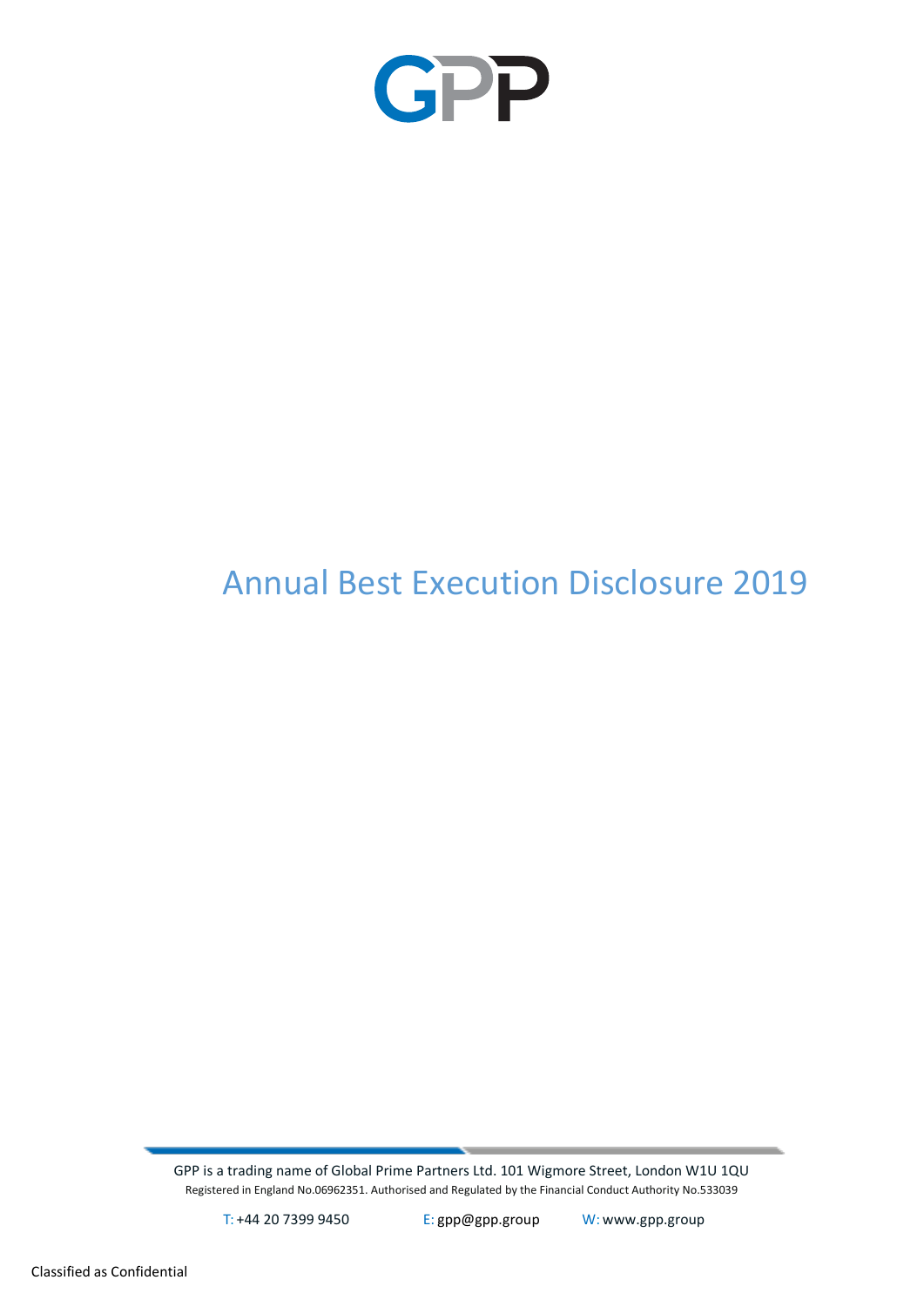## **Overview of RTS28 Reporting Requirements**

The European Securities and Markets Authority (ESMA) requires investment firms to publish, on an annual basis, information on the identity of execution venues and the quality of execution obtained. This reporting requirement falls under MiFID II (Markets in Financial Investment Directive) which is a European Union law that aims to standardise regulation for investment services across all member states of the European Economic Area.

Under MiFID II there are a number of Regulatory Technical Standards (RTS) which investment firms are required to implement. RTS 28 outlines the requirements designed to increase transparency related to executing client orders on trading venues – including systematic internalisers, market makers or other liquidity providers – intended to improve investor protection.

To adhere to RTS 28, investment firms that execute client orders are required to summarise and publish the top five execution venues and brokers in terms of trading volumes where they executed client orders in the preceding year, as well as information on the quality of execution obtained.

The reports and analysis for GPP Ltd. are for the period 1 January to 31 December 2019.

## **Scope and Purpose of this Report**

Commission Delegated Regulation (EU) 2017 /576 ("RTS28") lays down rules on the content and the format of information to be published by investment firms on an annual basis in relation to client orders executed on/through trading venues, systematic internalisers, market makers or other liquidity providers or entities that perform a similar function to those performed by any of the foregoing in a third country.

For each class of financial instruments investment firms are required to publish a summary of the analysis and conclusions they draw from their monitoring of the quality of execution obtained on the execution venues where they executed client orders in the previous year. The information should include details such as:

• Price, costs, speed, likelihood of execution or any other considerations made when selecting a venue for the order;

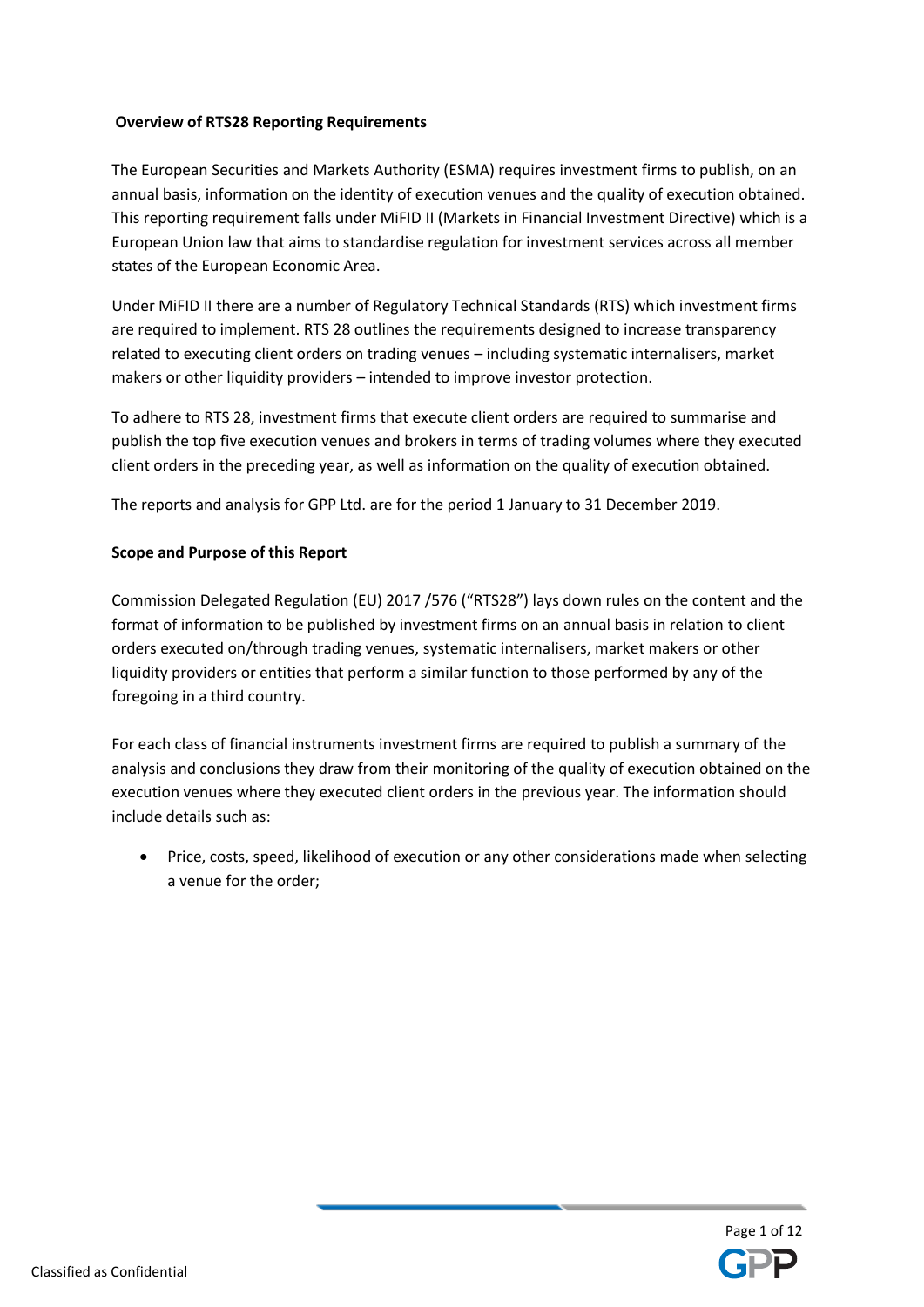#### **Annual Best Execution Disclosure 2019**

| <b>Class of Instrument</b> | <b>Equity Liquidity Bands 1 and 2</b> |                                                     |               |               |               |  |
|----------------------------|---------------------------------------|-----------------------------------------------------|---------------|---------------|---------------|--|
| Notification if $<$ 1      | <b>No</b>                             |                                                     |               |               |               |  |
| trade per day              |                                       |                                                     |               |               |               |  |
| Name & LEI                 | % Volume                              | % Orders<br>% Directed<br>% Passive<br>% Aggressive |               |               |               |  |
|                            |                                       |                                                     | <b>Orders</b> | <b>Orders</b> | <b>Orders</b> |  |
| <b>Instinet Europe</b>     | 76.4                                  | 89.14                                               | 29.56         | 3.19          | 0.00          |  |
| Limited                    |                                       |                                                     |               |               |               |  |
| 213800MXAKR2LA1VBM44       |                                       |                                                     |               |               |               |  |
| <b>Barclays Capital</b>    | 19.43                                 | 9.84                                                | 13.61         | 4.47          | 0.00          |  |
| Securities Limited         |                                       |                                                     |               |               |               |  |
| K9WDOH4D2PYBSLSOB484       |                                       |                                                     |               |               |               |  |
| Peel Hunt LLP              | 1.49                                  | 0.00                                                | 0.00          | 0.00          | 0.00          |  |
| 5493007DWN0R4YBM4C84       |                                       |                                                     |               |               |               |  |
| Nomura International       | 1.09                                  | 0.49                                                | 0.00          | 0.00          | 0.00          |  |
| Plc                        |                                       |                                                     |               |               |               |  |
| DGQCSV2PHVF7I2743539       |                                       |                                                     |               |               |               |  |
| Citigroup Global           | 0.62                                  | 0.01                                                | 0.00          | 0.00          | 0.00          |  |
| Markets Limited            |                                       |                                                     |               |               |               |  |
| XKZZ2JZF41MRHTR1V493       |                                       |                                                     |               |               |               |  |

| Class of Instrument       | <b>Equity Liquidity Bands 3 and 4</b> |                                                     |               |               |               |  |
|---------------------------|---------------------------------------|-----------------------------------------------------|---------------|---------------|---------------|--|
| Notification if $<$ 1     | <b>No</b>                             |                                                     |               |               |               |  |
| trade per day             |                                       |                                                     |               |               |               |  |
| Name & LEI                | % Volume                              | % Orders<br>% Passive<br>% Directed<br>% Aggressive |               |               |               |  |
|                           |                                       |                                                     | <b>Orders</b> | <b>Orders</b> | <b>Orders</b> |  |
| <b>Instinet Europe</b>    | 60.16                                 | 89.34                                               | 36.59         | 31.93         | 0.00          |  |
| Limited                   |                                       |                                                     |               |               |               |  |
| 213800MXAKR2LA1VBM44      |                                       |                                                     |               |               |               |  |
| Nomura International      | 34.53                                 | 5.44                                                | 0.00          | 0.00          | 0.00          |  |
| Plc                       |                                       |                                                     |               |               |               |  |
| DGQCSV2PHVF7I2743539      |                                       |                                                     |               |               |               |  |
| <b>Barclays Capital</b>   | 4.21                                  | 4.49                                                | 24.53         | 18.37         | 0.00          |  |
| Securities Limited        |                                       |                                                     |               |               |               |  |
| K9WDOH4D2PYBSLSOB484      |                                       |                                                     |               |               |               |  |
| Citigroup Global          | 0.44                                  | 0.02                                                | 0.00          | 0.00          | 0.00          |  |
| Markets Limited           |                                       |                                                     |               |               |               |  |
| XKZZ2JZF41MRHTR1V493      |                                       |                                                     |               |               |               |  |
| <b>ICBC</b> International | 0.30                                  | 0.53                                                | 0.00          | 0.00          | 0.00          |  |
| Securities Limited        |                                       |                                                     |               |               |               |  |
| 254900ASE7KSYZL1P471      |                                       |                                                     |               |               |               |  |

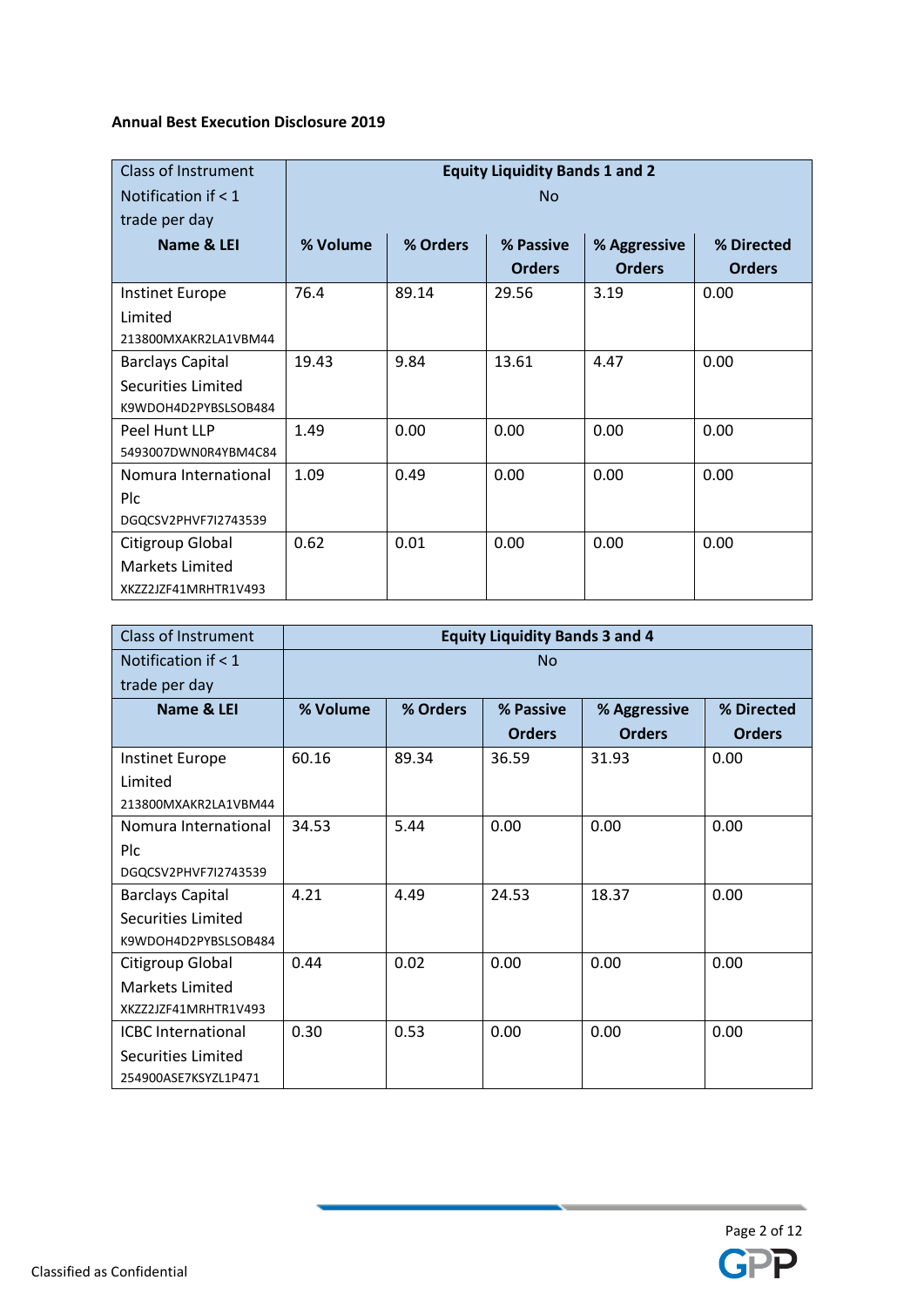| Class of Instrument      | <b>Equity Liquidity Bands 5 and 6</b> |          |               |               |               |  |
|--------------------------|---------------------------------------|----------|---------------|---------------|---------------|--|
| Notification if $<$ 1    | <b>No</b>                             |          |               |               |               |  |
| trade per day            |                                       |          |               |               |               |  |
| Name & LEI               | % Volume                              | % Orders | % Passive     | % Aggressive  | % Directed    |  |
|                          |                                       |          | <b>Orders</b> | <b>Orders</b> | <b>Orders</b> |  |
| <b>Instinet Europe</b>   | 73.89                                 | 96.26    | 44.83         | 44.71         | 0.00          |  |
| Limited                  |                                       |          |               |               |               |  |
| 213800MXAKR2LA1VBM44     |                                       |          |               |               |               |  |
| Citigroup Global         | 14.76                                 | 0.19     | 53.85         | 0.85          | 0.00          |  |
| <b>Markets Limited</b>   |                                       |          |               |               |               |  |
| XKZZ2JZF41MRHTR1V493     |                                       |          |               |               |               |  |
| <b>Barclays Capital</b>  | 10.33                                 | 3.06     | 62.94         | 26.80         | 0.00          |  |
| Securities Limited       |                                       |          |               |               |               |  |
| K9WDOH4D2PYBSLSOB484     |                                       |          |               |               |               |  |
| Nomura International     | 0.56                                  | 0.14     | 0.00          | 0.00          | 0.00          |  |
| Plc                      |                                       |          |               |               |               |  |
| DGQCSV2PHVF7I2743539     |                                       |          |               |               |               |  |
| <b>Nomura Securities</b> | 0.46                                  | 0.35     | 0.00          | 0.00          | 0.00          |  |
| International, Inc.      |                                       |          |               |               |               |  |
| OXTKY6Q8X53C9ILVV871     |                                       |          |               |               |               |  |

| <b>Class of Instrument</b> | <b>Equity Derivatives, Options and Futures</b> |          |               |               |               |
|----------------------------|------------------------------------------------|----------|---------------|---------------|---------------|
| Notification if $<$ 1      | No                                             |          |               |               |               |
| trade per day              |                                                |          |               |               |               |
| Name & LEI                 | % Volume                                       | % Orders | % Passive     | % Aggressive  | % Directed    |
|                            |                                                |          | <b>Orders</b> | <b>Orders</b> | <b>Orders</b> |
| Instinet Europe            | 100                                            | 100      | 0.00          | 0.00          | 0.00          |
| Limited                    |                                                |          |               |               |               |
| 213800MXAKR2LA1VBM44       |                                                |          |               |               |               |

| Class of Instrument     |          | <b>Exchange Traded Products</b> |               |               |               |  |
|-------------------------|----------|---------------------------------|---------------|---------------|---------------|--|
| Notification if $<$ 1   |          | <b>No</b>                       |               |               |               |  |
| trade per day           |          |                                 |               |               |               |  |
| Name & LEI              | % Volume | % Orders                        | % Passive     | % Aggressive  | % Directed    |  |
|                         |          |                                 | <b>Orders</b> | <b>Orders</b> | <b>Orders</b> |  |
| Instinet Europe         | 82.50    | 88.65                           | 39.30         | 56.05         | 0.00          |  |
| Limited                 |          |                                 |               |               |               |  |
| 213800MXAKR2LA1VBM44    |          |                                 |               |               |               |  |
| <b>Barclays Capital</b> | 17.50    | 11.30                           | 43.80         | 42.00         | 0.00          |  |
| Securities Limited      |          |                                 |               |               |               |  |
| K9WDOH4D2PYBSLSOB484    |          |                                 |               |               |               |  |
| Winterflood             | 0.00     | 0.05                            | 0.00          | 0.00          | 0.00          |  |
| Securities Limited      |          |                                 |               |               |               |  |
| 8BRUP6V1DX3PIG2R0745    |          |                                 |               |               |               |  |

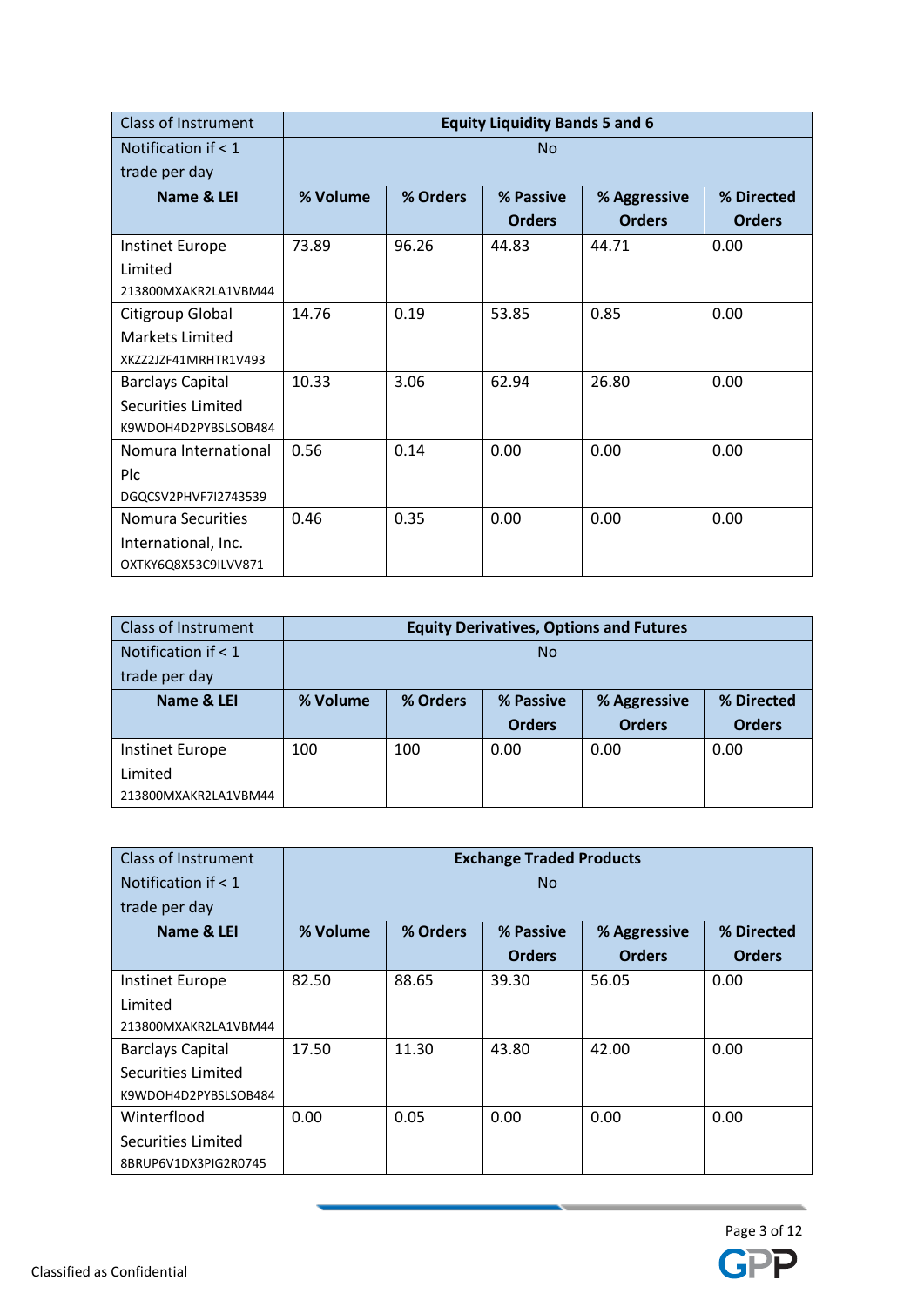| <b>Class of Instrument</b> | <b>Debt Instruments: Bonds</b> |                                                     |               |               |               |
|----------------------------|--------------------------------|-----------------------------------------------------|---------------|---------------|---------------|
| Notification if $<$ 1      | <b>No</b>                      |                                                     |               |               |               |
| trade per day              |                                |                                                     |               |               |               |
| Name & LEI                 | % Volume                       | % Orders<br>% Passive<br>% Directed<br>% Aggressive |               |               |               |
|                            |                                |                                                     | <b>Orders</b> | <b>Orders</b> | <b>Orders</b> |
| <b>Instinet Europe</b>     | 65.61                          | 54.76                                               | 8.70          | 69.57         | 0.00          |
| Limited                    |                                |                                                     |               |               |               |
| 213800MXAKR2LA1VBM44       |                                |                                                     |               |               |               |
| Morgan Stanley & Co.       | 34.39                          | 45.24                                               | 0.00          | 0.00          | 0.00          |
| International Plc          |                                |                                                     |               |               |               |
| 4PQUHN3JPFGFNF3BB653       |                                |                                                     |               |               |               |

| Class of Instrument     | <b>Securitised Derivatives, Warrants and Certificate Derivatives</b> |                                                     |               |               |               |
|-------------------------|----------------------------------------------------------------------|-----------------------------------------------------|---------------|---------------|---------------|
| Notification if $< 1$   | No                                                                   |                                                     |               |               |               |
| trade per day           |                                                                      |                                                     |               |               |               |
| Name & LEI              | % Volume                                                             | % Directed<br>% Orders<br>% Passive<br>% Aggressive |               |               |               |
|                         |                                                                      |                                                     | <b>Orders</b> | <b>Orders</b> | <b>Orders</b> |
| <b>Barclays Capital</b> | 98.77                                                                | 75.00                                               | 0.00          | 66.67         | 0.00          |
| Securities Limited      |                                                                      |                                                     |               |               |               |
| K9WDOH4D2PYBSLSOB484    |                                                                      |                                                     |               |               |               |
| <b>Instinet Europe</b>  | 1.23                                                                 | 25.00                                               | 0.00          | 100.00        | 0.00          |
| Limited                 |                                                                      |                                                     |               |               |               |
| 213800MXAKR2LA1VBM44    |                                                                      |                                                     |               |               |               |

| Class of Instrument   | <b>Structured Finance Instruments</b>             |        |               |               |               |
|-----------------------|---------------------------------------------------|--------|---------------|---------------|---------------|
| Notification if $<$ 1 | N <sub>0</sub>                                    |        |               |               |               |
| trade per day         |                                                   |        |               |               |               |
| Name & LEI            | % Orders<br>% Volume<br>% Passive<br>% Aggressive |        |               |               | % Directed    |
|                       |                                                   |        |               |               |               |
|                       |                                                   |        | <b>Orders</b> | <b>Orders</b> | <b>Orders</b> |
| Instinet Europe       | 100.00                                            | 100.00 | 57.14         | 35.71         | 0.00          |
| Limited               |                                                   |        |               |               |               |

| <b>Class of Instrument</b> | <b>Other Instruments</b>                                        |       |               |               |               |
|----------------------------|-----------------------------------------------------------------|-------|---------------|---------------|---------------|
| Notification if $<$ 1      | No                                                              |       |               |               |               |
| trade per day              |                                                                 |       |               |               |               |
| Name & LEI                 | % Volume<br>% Orders<br>% Directed<br>% Passive<br>% Aggressive |       |               |               |               |
|                            |                                                                 |       | <b>Orders</b> | <b>Orders</b> | <b>Orders</b> |
| Nomura International       | 76.90                                                           | 43.65 | 0.00          | 0.00          | 0.00          |
| Plc                        |                                                                 |       |               |               |               |
| DGQCSV2PHVF7I2743539       |                                                                 |       |               |               |               |
| <b>Instinet Europe</b>     | 15.26                                                           | 49.20 | 25.98         | 22.28         | 0.00          |
| Limited                    |                                                                 |       |               |               |               |

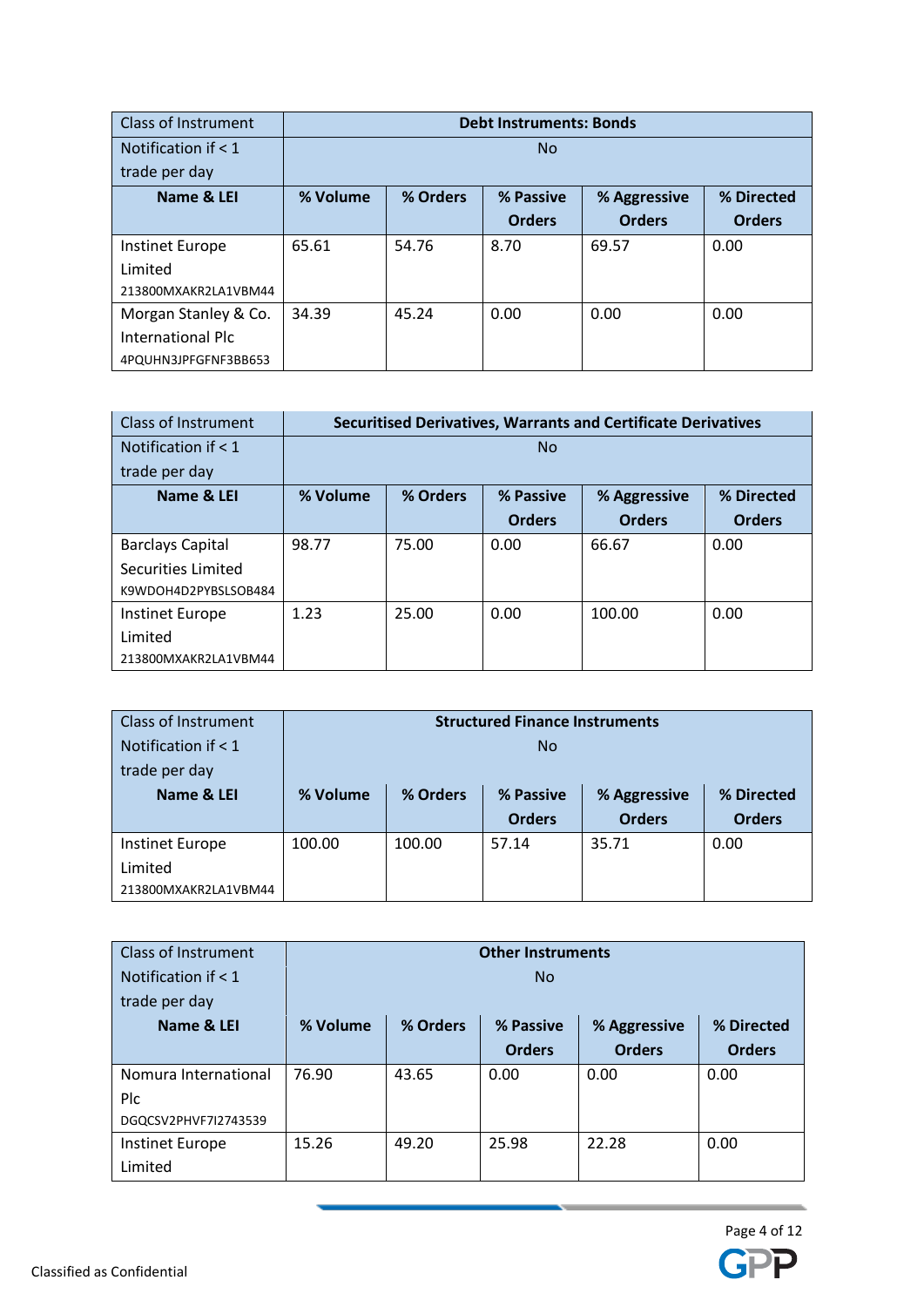| 213800MXAKR2LA1VBM44     |      |      |       |       |      |
|--------------------------|------|------|-------|-------|------|
| Peel Hunt LLP            | 5.62 | 3.72 | 0.00  | 0.00  | 0.00 |
| 5493007DWN0R4YBM4C84     |      |      |       |       |      |
| <b>Barclays Capital</b>  | 1.22 | 1.95 | 12.34 | 34.42 | 0.00 |
| Securities Limited       |      |      |       |       |      |
| K9WDOH4D2PYBSLSOB484     |      |      |       |       |      |
| <b>Phatra Securities</b> | 0.57 | 0.68 | 0.00  | 0.00  | 0.00 |
| <b>Public Company</b>    |      |      |       |       |      |
| Limited                  |      |      |       |       |      |
| 254900Q126MCOB8VHD74     |      |      |       |       |      |

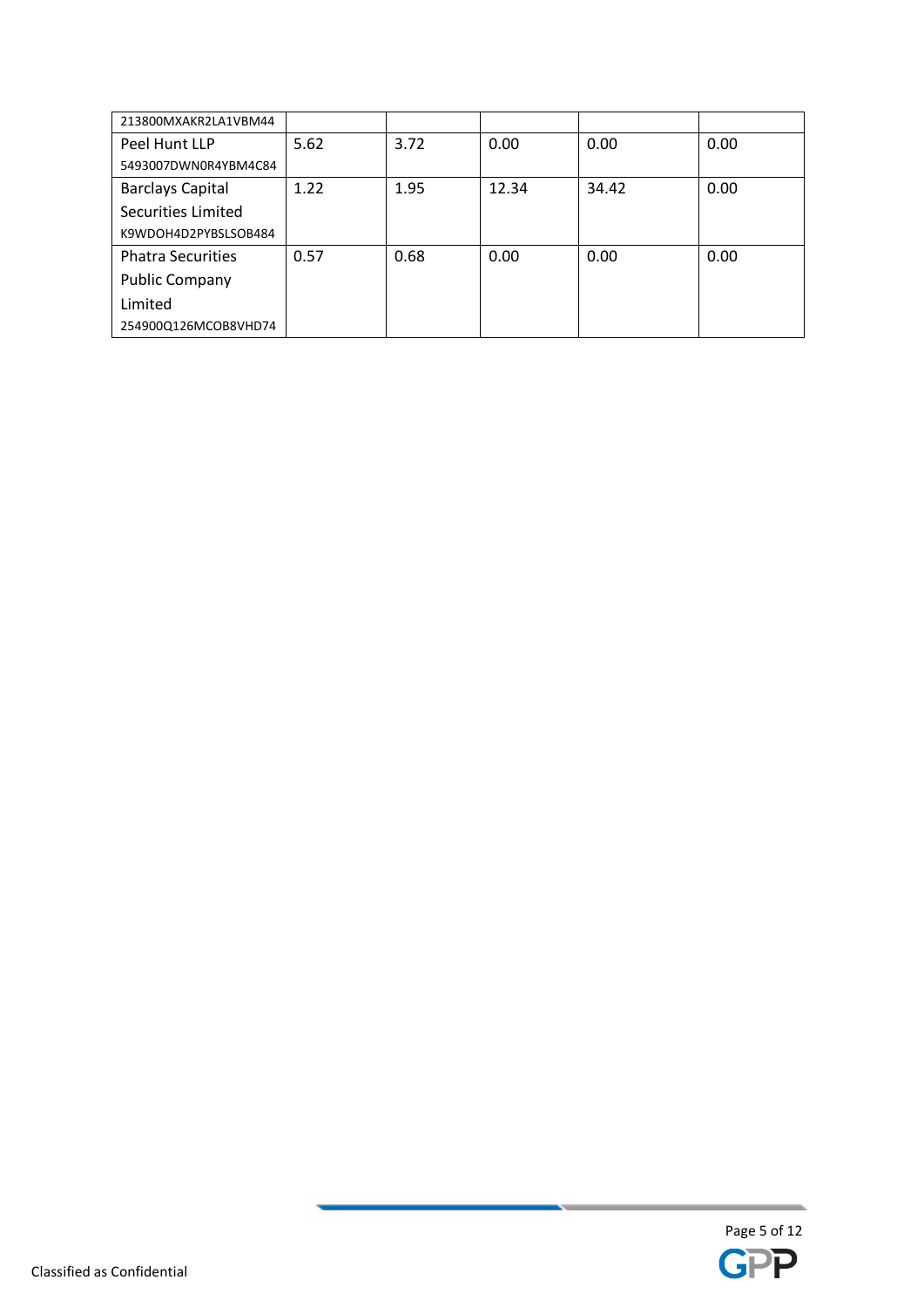#### **Annual Best Execution Disclosure 2019**

Calendar Year Disclosure Year: 1 January 2019 to 31 December 2019

Summary of classes of instruments included in this report, and class of instruments not included in this report (because the Firm has not executed client orders in that class of instrument):

| <b>Class of Instruments Included in Report</b>                                                                       | <b>Classes of Instruments Not Included in Report</b>                                                                          |
|----------------------------------------------------------------------------------------------------------------------|-------------------------------------------------------------------------------------------------------------------------------|
| Equity: Liquidity Bands 1 & 2 (from 0 to 79<br>trades per day)                                                       | Debt instruments: Money market<br>$\qquad \qquad \blacksquare$<br>instruments                                                 |
|                                                                                                                      | Interest rate derivatives: Futures and<br>options admitted to trading on a trading<br>venue.                                  |
| Equity: Liquidity Bands 3 & 4 (from 80 to<br>1999 trades per day)                                                    | Interest rate derivatives: Swaps, forwards<br>$\overline{\phantom{a}}$<br>and other interest rate derivatives.                |
|                                                                                                                      | Credit derivatives: Futures and options<br>admitted to trading on a trading venue                                             |
| Equity: Liquidity Bands 5 & 6 (from 2000<br>trades per day)                                                          | Credit derivatives: Other credit derivatives                                                                                  |
|                                                                                                                      | Currency derivatives: Futures and options<br>admitted to trading on a trading venue                                           |
| Equity Derivatives: Options & Futures<br>admitted to trading on a trading venue                                      | Currency derivatives: Swaps forwards and<br>other currency derivatives                                                        |
|                                                                                                                      | Securitised derivatives: Other securitised<br>derivatives                                                                     |
| <b>Exchange Traded Products (Exchange</b><br>traded funds, exchange traded notes and<br>exchange traded commodities) | Commodities derivatives and emission<br>allowances derivatives: Options and Futures<br>admitted to trading on a trading venue |
| Debt Instruments: Bonds                                                                                              | Commodities derivatives and emission<br>allowances derivatives: Other commodities<br>and emission allowances derivatives      |
| Securitised Derivatives, Warrants and<br><b>Certificate Derivatives</b>                                              | Contracts for difference                                                                                                      |
| <b>Structured Finance Instruments</b>                                                                                | <b>Emission allowances</b>                                                                                                    |
| <b>Other Instruments</b>                                                                                             |                                                                                                                               |

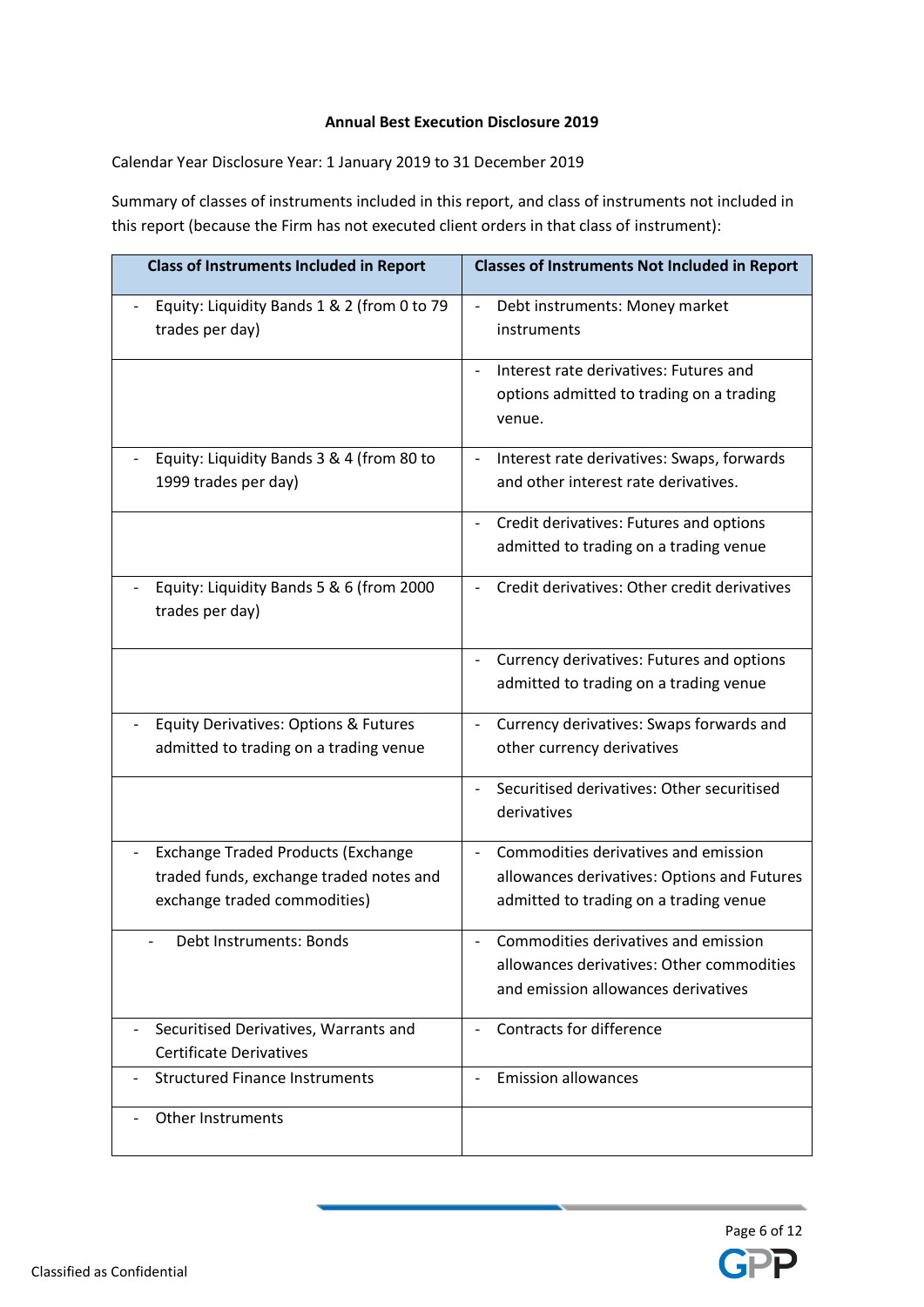| <b>Class of Instrument</b>                  | Equities - Tick size liquidity bands 1 and 2 (from 0 to 79 trades per<br>day)                                                                                                                                                                                                                                                                                                                                                                                    |                                                                                                                  |  |  |
|---------------------------------------------|------------------------------------------------------------------------------------------------------------------------------------------------------------------------------------------------------------------------------------------------------------------------------------------------------------------------------------------------------------------------------------------------------------------------------------------------------------------|------------------------------------------------------------------------------------------------------------------|--|--|
| <b>General Observations</b>                 | Price, size of order and cost will normally be the determining factors<br>but other reasons may mean for example that certainty of completion<br>take priority. For less liquid regional markets, trading generally<br>focusses on utilising domestic brokers, with superior knowledge of<br>local markets, to help achieve best execution.                                                                                                                      |                                                                                                                  |  |  |
| <b>Change in Execution</b><br><b>Venues</b> | There have been no material changes to trading venues or execution<br>counterparties listed in the Order Execution Policy throughout 2019.                                                                                                                                                                                                                                                                                                                       |                                                                                                                  |  |  |
|                                             | <b>Summary of Analysis</b>                                                                                                                                                                                                                                                                                                                                                                                                                                       | <b>Conclusion</b>                                                                                                |  |  |
| <b>Execution Factors</b>                    | The relative importance of the execution<br>factors was determined by the following<br>criteria:<br>The characteristics of the Client,<br>including the categorisation of the<br><b>Client as Professional</b><br>The characteristics of the Client order<br>The characteristics of the financial<br>instrument that are the subject of that<br>order, and<br>The characteristics of the brokers and<br>execution venues to which that order<br>can be directed. | The relative importance<br>given to the execution<br>factors was in line with<br>the Firm's execution<br>policy. |  |  |

| <b>Class of Instrument</b>  | Equities - Tick size liquidity bands 3 and 4 (from 80 to 1999 trades per<br>day)                                                                                                                                                                                                                                                            |                          |  |
|-----------------------------|---------------------------------------------------------------------------------------------------------------------------------------------------------------------------------------------------------------------------------------------------------------------------------------------------------------------------------------------|--------------------------|--|
| <b>General Observations</b> | Price, size of order and cost will normally be the determining factors<br>but other reasons may mean for example that certainty of completion<br>take priority. For less liquid regional markets, trading generally<br>focusses on utilising domestic brokers, with superior knowledge of<br>local markets, to help achieve best execution. |                          |  |
| <b>Change in Execution</b>  | There have been no material changes to trading venues or execution                                                                                                                                                                                                                                                                          |                          |  |
| <b>Venues</b>               | counterparties listed in the Order Execution Policy throughout 2019.                                                                                                                                                                                                                                                                        |                          |  |
|                             | <b>Summary of Analysis</b>                                                                                                                                                                                                                                                                                                                  | <b>Conclusion</b>        |  |
| <b>Execution Factors</b>    | The relative importance of the execution                                                                                                                                                                                                                                                                                                    | The relative importance  |  |
|                             | factors was determined by the following                                                                                                                                                                                                                                                                                                     | given to the execution   |  |
|                             | criteria:                                                                                                                                                                                                                                                                                                                                   | factors was in line with |  |

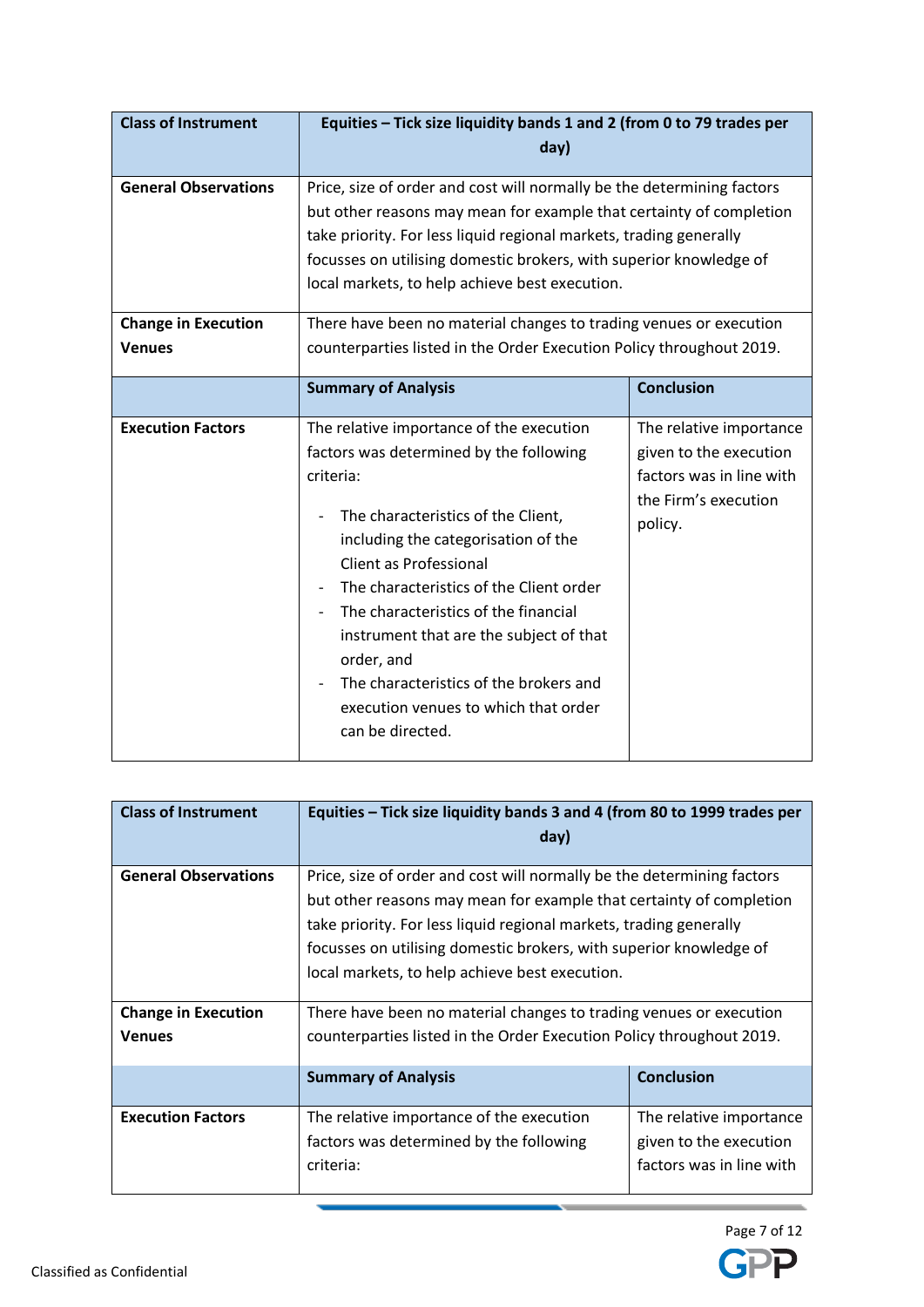| The characteristics of the Client,                                  | the Firm's execution |
|---------------------------------------------------------------------|----------------------|
| $\overline{\phantom{a}}$                                            |                      |
| including the categorisation of the                                 | policy.              |
| Client as Professional                                              |                      |
| The characteristics of the Client order<br>$\overline{\phantom{a}}$ |                      |
| The characteristics of the financial<br>$\overline{\phantom{a}}$    |                      |
| instrument that are the subject of that                             |                      |
| order, and                                                          |                      |
| The characteristics of the brokers and<br>$\overline{\phantom{a}}$  |                      |
| execution venues to which that order                                |                      |
| can be directed.                                                    |                      |
|                                                                     |                      |

| <b>Class of Instrument</b>  | Equities - Tick size liquidity bands 5 and 6 (from 2000 trades per day)                                                                                                                                                                                                                                                                                                                                                                                          |                                                                                                                  |
|-----------------------------|------------------------------------------------------------------------------------------------------------------------------------------------------------------------------------------------------------------------------------------------------------------------------------------------------------------------------------------------------------------------------------------------------------------------------------------------------------------|------------------------------------------------------------------------------------------------------------------|
| <b>General Observations</b> | Price, size of order and cost will normally be the determining factors<br>but other reasons may mean for example that certainty of completion<br>take priority. For less liquid regional markets, trading generally<br>focusses on utilising domestic brokers, with superior knowledge of<br>local markets, to help achieve best execution.                                                                                                                      |                                                                                                                  |
| <b>Change in Execution</b>  | There have been no material changes to trading venues or execution                                                                                                                                                                                                                                                                                                                                                                                               |                                                                                                                  |
| Venue                       | counterparties listed in the Order execution Policy throughout 2019.                                                                                                                                                                                                                                                                                                                                                                                             |                                                                                                                  |
|                             | <b>Summary of Analysis</b>                                                                                                                                                                                                                                                                                                                                                                                                                                       | <b>Conclusion</b>                                                                                                |
| <b>Execution Factors</b>    | The relative importance of the execution<br>factors was determined by the following<br>criteria:<br>The characteristics of the Client,<br>including the categorisation of the<br><b>Client as Professional</b><br>The characteristics of the Client order<br>The characteristics of the financial<br>instrument that are the subject of that<br>order, and<br>The characteristics of the brokers and<br>execution venues to which that order<br>can be directed. | The relative importance<br>given to the execution<br>factors was in line with<br>the Firm's execution<br>policy. |

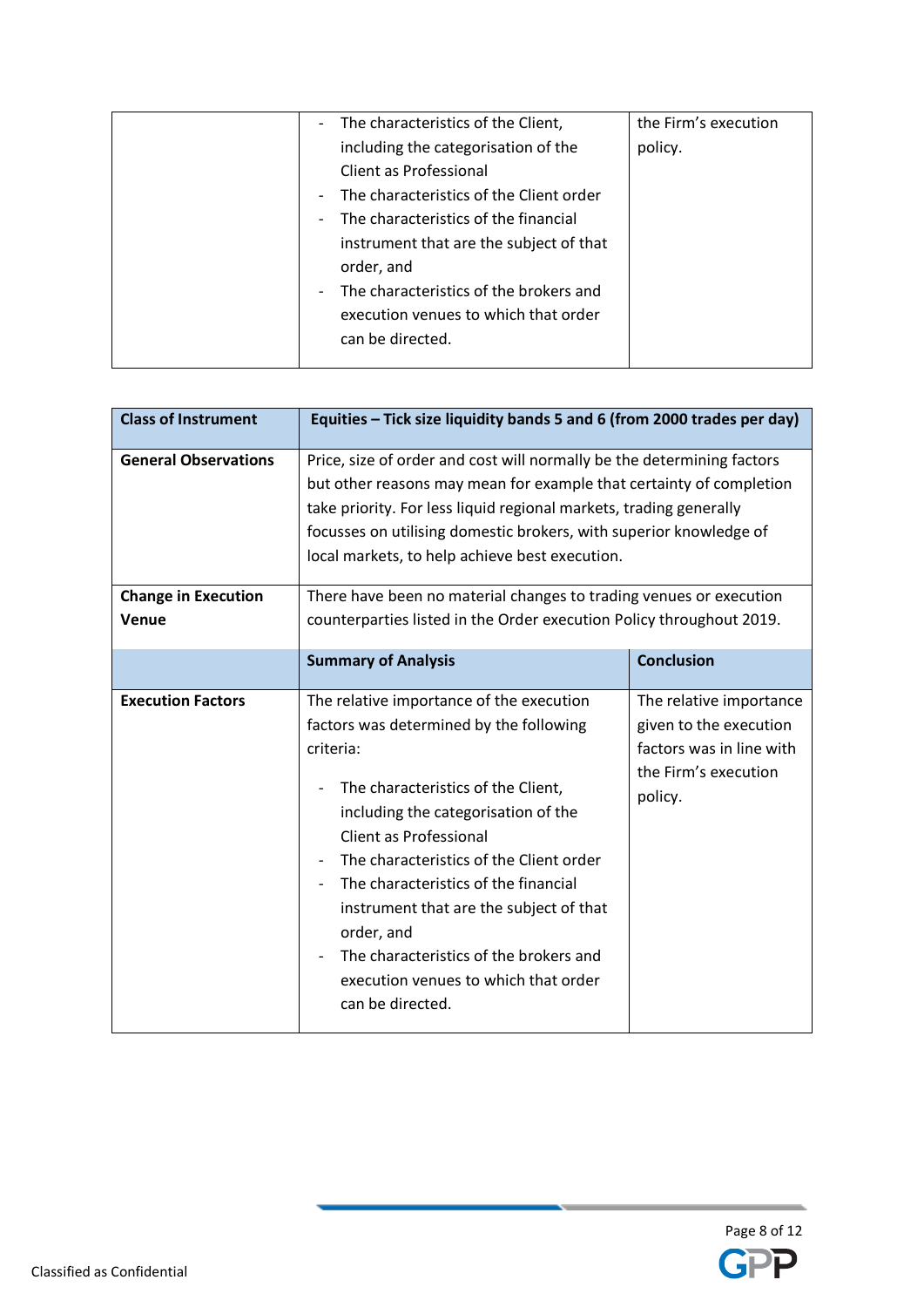| <b>Class of Instrument</b>                                                 | Equity Derivatives: Options & Futures admitted to trading on a<br>trading venue                                                                                                                                                                                                                                                                                                                                                                           |                                                                                                                  |
|----------------------------------------------------------------------------|-----------------------------------------------------------------------------------------------------------------------------------------------------------------------------------------------------------------------------------------------------------------------------------------------------------------------------------------------------------------------------------------------------------------------------------------------------------|------------------------------------------------------------------------------------------------------------------|
| <b>General Observations</b><br><b>Change in Execution</b><br><b>Venues</b> | Speed is the primary execution factor for the majority of trades<br>admitted to a trading venue. Price, cost and size of order generally<br>follow in importance when we trade these instruments.<br>There have been no material changes to trading venues or execution<br>counterparties listed in the Order Execution Policy throughout 2019.                                                                                                           |                                                                                                                  |
|                                                                            | <b>Summary of Analysis</b>                                                                                                                                                                                                                                                                                                                                                                                                                                | <b>Conclusion</b>                                                                                                |
| <b>Execution Factors</b>                                                   | The relative importance of the execution<br>factors was determined by the following<br>criteria:<br>The characteristics of the Client,<br>including the categorisation of the<br>Client as Professional<br>The characteristics of the Client order<br>The characteristics of the financial<br>instrument that are the subject of that<br>order, and<br>The characteristics of the brokers and<br>execution venues to which that order<br>can be directed. | The relative importance<br>given to the execution<br>factors was in line with<br>the Firm's execution<br>policy. |

| <b>Class of Instrument</b>                  | Exchange Traded Products (Exchange traded funds, exchange traded<br>notes and exchange traded commodities)                                                                                                                                                                         |                                                                                                                  |  |
|---------------------------------------------|------------------------------------------------------------------------------------------------------------------------------------------------------------------------------------------------------------------------------------------------------------------------------------|------------------------------------------------------------------------------------------------------------------|--|
| <b>General Observations</b>                 | The primary execution factor for Exchange Traded Products is typically<br>price. With Price, cost and size of order generally following in                                                                                                                                         |                                                                                                                  |  |
|                                             | importance when we trade these instruments.                                                                                                                                                                                                                                        |                                                                                                                  |  |
| <b>Change in Execution</b><br><b>Venues</b> | There have been no material changes to trading venues or execution<br>counterparties listed in the Order Execution Policy throughout 2019.                                                                                                                                         |                                                                                                                  |  |
|                                             | <b>Summary of Analysis</b>                                                                                                                                                                                                                                                         | <b>Conclusion</b>                                                                                                |  |
| <b>Execution Factors</b>                    | The relative importance of the execution<br>factors was determined by the following<br>criteria:<br>The characteristics of the Client,<br>$\qquad \qquad \blacksquare$<br>including the categorisation of the<br>Client as Professional<br>The characteristics of the Client order | The relative importance<br>given to the execution<br>factors was in line with<br>the Firm's execution<br>policy. |  |

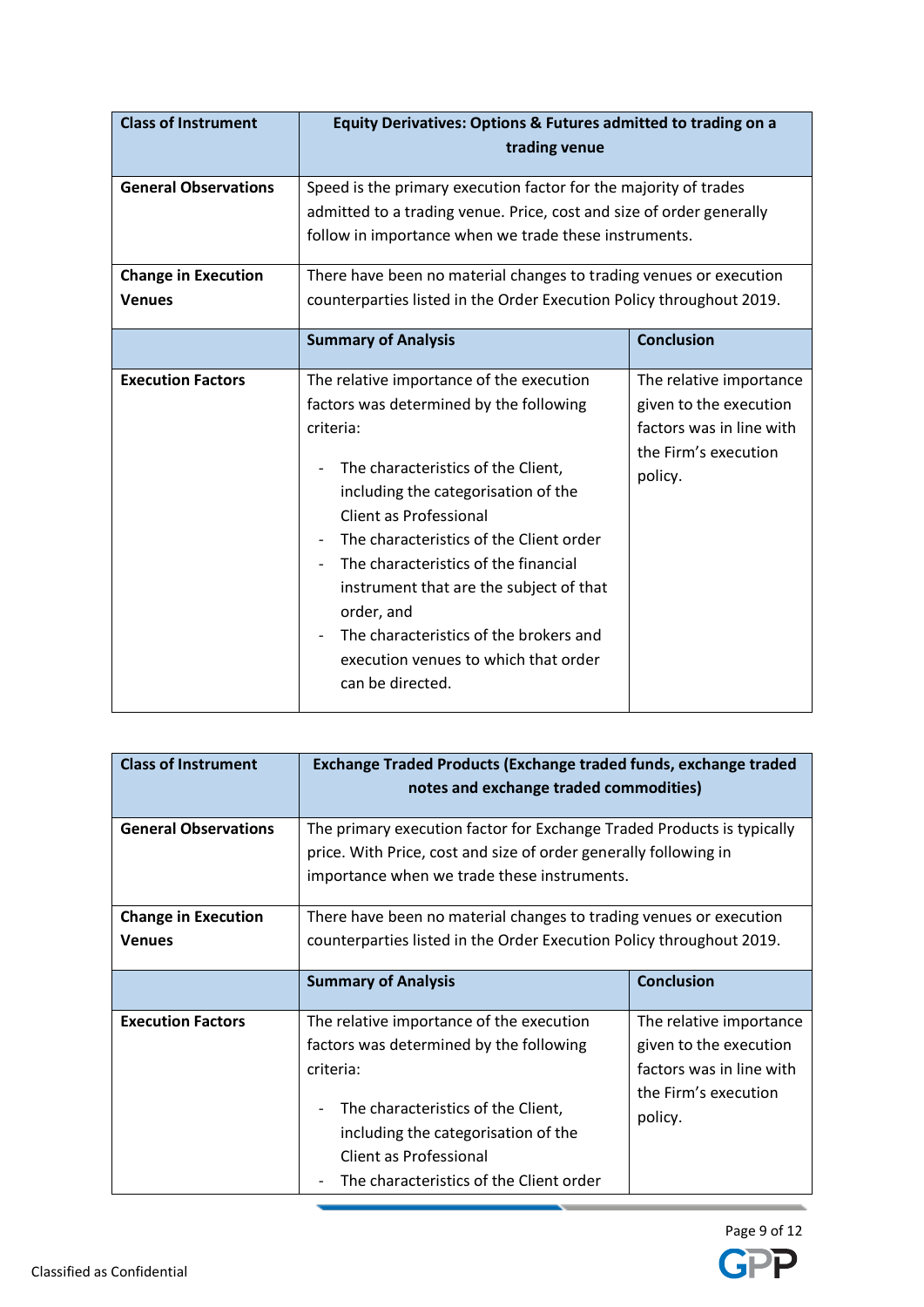| The characteristics of the financial<br>$\sim$   |
|--------------------------------------------------|
| instrument that are the subject of that          |
| order, and                                       |
| The characteristics of the brokers and<br>$\sim$ |
| execution venues to which that order             |
| can be directed.                                 |
|                                                  |

| <b>Class of Instrument</b>           | <b>Debt Instruments: Bonds</b>                                                                                                                                                                                                                                                                                                                                                                                                                                   |                                                                                                                  |
|--------------------------------------|------------------------------------------------------------------------------------------------------------------------------------------------------------------------------------------------------------------------------------------------------------------------------------------------------------------------------------------------------------------------------------------------------------------------------------------------------------------|------------------------------------------------------------------------------------------------------------------|
| <b>Execution Factors</b>             | Typically, two primary execution factors are expected to dominate in<br>the trading of bonds: price and size. Price is by far the most common<br>factor when judged on number of trades. Size is typically the second<br>most common execution factor for bond trading, and our priority is to<br>execute within a suitable price context.                                                                                                                       |                                                                                                                  |
| <b>Change in Execution</b><br>venues | There have been no material changes to trading venues or execution<br>counterparties listed in the Order Execution Policy throughout 2019.                                                                                                                                                                                                                                                                                                                       |                                                                                                                  |
|                                      | <b>Summary of Analysis</b>                                                                                                                                                                                                                                                                                                                                                                                                                                       | <b>Conclusion</b>                                                                                                |
| <b>Execution Factors</b>             | The relative importance of the execution<br>factors was determined by the following<br>criteria:<br>The characteristics of the Client,<br>including the categorisation of the<br><b>Client as Professional</b><br>The characteristics of the Client order<br>The characteristics of the financial<br>instrument that are the subject of that<br>order, and<br>The characteristics of the brokers and<br>execution venues to which that order<br>can be directed. | The relative importance<br>given to the execution<br>factors was in line with<br>the Firm's execution<br>policy. |

| <b>Class of Instrument</b>  | <b>Securitised Derivatives, Warrants and Certificate Derivatives</b>  |                   |
|-----------------------------|-----------------------------------------------------------------------|-------------------|
| <b>General Observations</b> | Price and cost are generally the most important factors when we trade |                   |
|                             | these instruments.                                                    |                   |
|                             |                                                                       |                   |
| <b>Change in Execution</b>  | There have been no material changes to trading venues or execution    |                   |
| <b>Venues</b>               | counterparties listed in the Order Execution Policy throughout 2019.  |                   |
|                             |                                                                       |                   |
|                             | <b>Summary of Analysis</b>                                            | <b>Conclusion</b> |
|                             |                                                                       |                   |

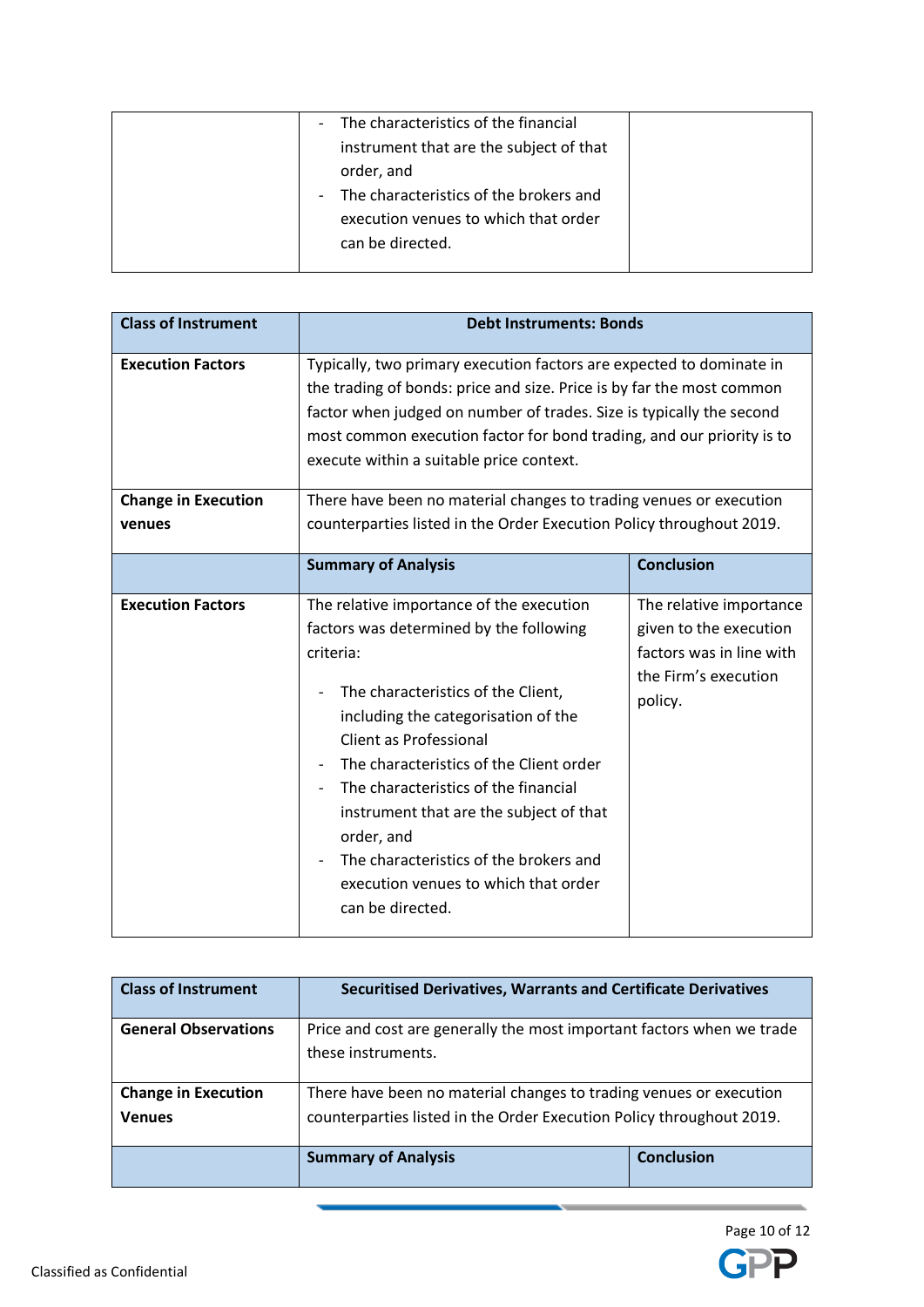| <b>Execution Factors</b> | The relative importance of the execution                                                                                                                                                                                                                                                                                                              | The relative importance         |
|--------------------------|-------------------------------------------------------------------------------------------------------------------------------------------------------------------------------------------------------------------------------------------------------------------------------------------------------------------------------------------------------|---------------------------------|
|                          | factors was determined by the following                                                                                                                                                                                                                                                                                                               | given to the execution          |
|                          | criteria:                                                                                                                                                                                                                                                                                                                                             | factors was in line with        |
|                          | The characteristics of the Client,<br>including the categorisation of the<br>Client as Professional<br>The characteristics of the Client order<br>The characteristics of the financial<br>$\qquad \qquad \blacksquare$<br>instrument that are the subject of that<br>order, and<br>The characteristics of the brokers and<br>$\overline{\phantom{a}}$ | the Firm's execution<br>policy. |
|                          | execution venues to which that order<br>can be directed.                                                                                                                                                                                                                                                                                              |                                 |

| <b>Class of Instrument</b>          | <b>Structured Finance Instruments</b>                                                                                                                                                                                                                                                                                                                                                                                                                            |                                                                                                                  |
|-------------------------------------|------------------------------------------------------------------------------------------------------------------------------------------------------------------------------------------------------------------------------------------------------------------------------------------------------------------------------------------------------------------------------------------------------------------------------------------------------------------|------------------------------------------------------------------------------------------------------------------|
| <b>General Observations</b>         | Price and cost are generally the most important factors when we trade<br>these instruments. However, other execution factors may be taken in<br>to account or, in exceptional circumstances, be considered the<br>principal factor (e.g. if speed is essential, price and market impact may<br>mean that the trade is carried out in circumstances where the price of<br>a trade is impacted).                                                                   |                                                                                                                  |
| <b>Change in Execution</b><br>Venue | There have been no material changes to trading venues or execution<br>counterparties listed in the Order Execution Policy throughout 2019.                                                                                                                                                                                                                                                                                                                       |                                                                                                                  |
|                                     | <b>Summary of Analysis</b>                                                                                                                                                                                                                                                                                                                                                                                                                                       | <b>Conclusion</b>                                                                                                |
| <b>Execution Factors</b>            | The relative importance of the execution<br>factors was determined by the following<br>criteria:<br>The characteristics of the Client,<br>including the categorisation of the<br><b>Client as Professional</b><br>The characteristics of the Client order<br>The characteristics of the financial<br>instrument that are the subject of that<br>order, and<br>The characteristics of the brokers and<br>execution venues to which that order<br>can be directed. | The relative importance<br>given to the execution<br>factors was in line with<br>the Firm's execution<br>policy. |